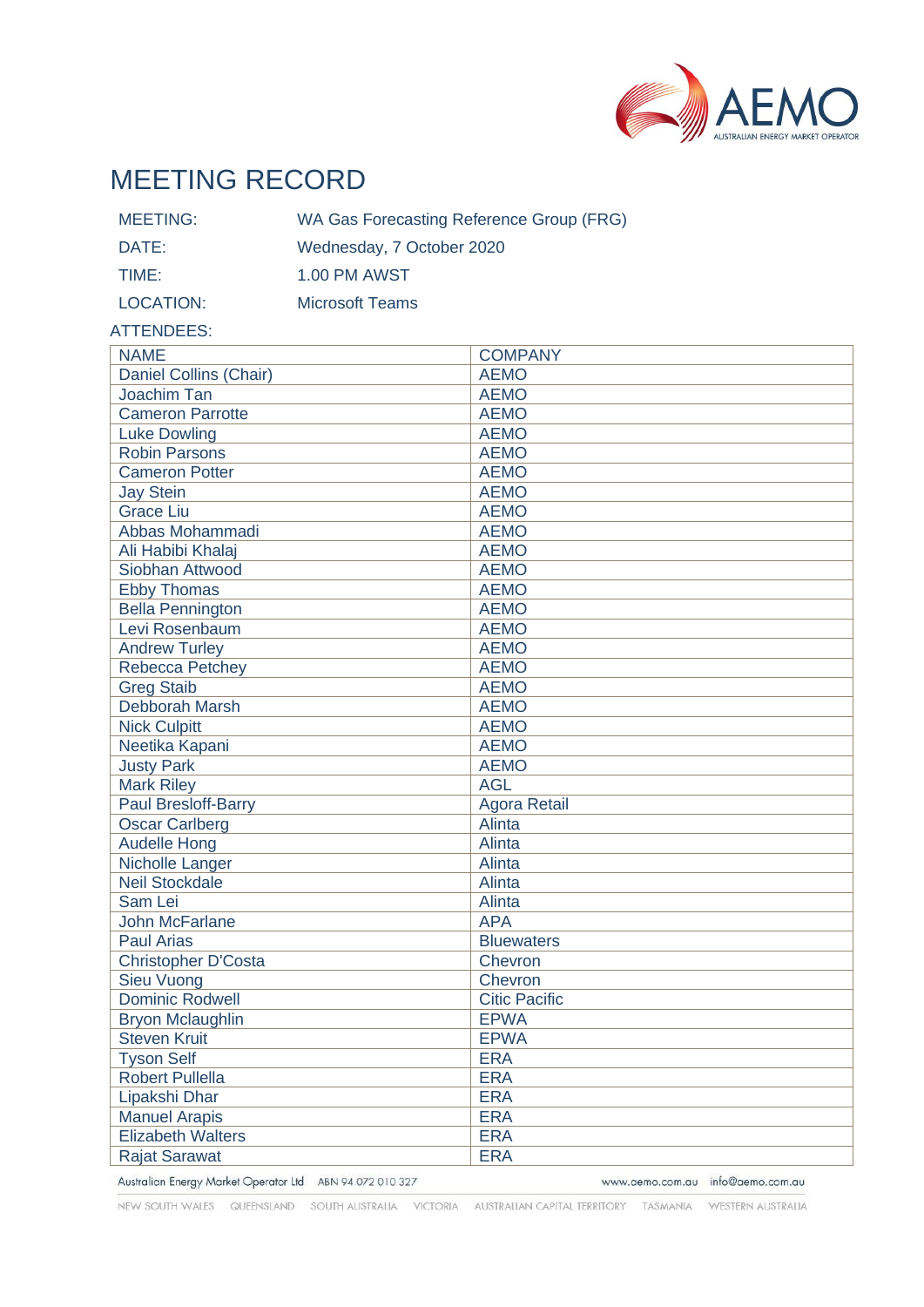

| <b>Lincoln Flindell</b>  | <b>ERA</b>                |
|--------------------------|---------------------------|
| Stephen J Delmonaco      | <b>Exxon Mobil</b>        |
| <b>Neil Humphries</b>    | <b>FMG</b>                |
| <b>Rojan Pandey</b>      | <b>HFM Assets</b>         |
| Noelle Leonard           | <b>JTSI</b>               |
| <b>Taron Brearley</b>    | <b>JTSI</b>               |
| <b>Quentin Jeay</b>      | Kleenheat                 |
| <b>Hans Niklasson</b>    | Kleenheat                 |
| Peter Kolf               | <b>KPKSAS</b>             |
| John Nguyen              | <b>Perth Energy</b>       |
| Toko Inanaga             | Kyushu Electric Australia |
| <b>Richard Bowmaker</b>  | <b>RBP</b>                |
| <b>Charles Loh</b>       | <b>Shell</b>              |
| <b>Colby Hauser</b>      | <b>Strike Energy</b>      |
| David Cullam             | <b>Strike Energy</b>      |
| <b>Carole Clare</b>      | Synergy                   |
| <b>Mark Chambers</b>     | Synergy                   |
| Cathy McKeagney          | <b>Warrego Energy</b>     |
| <b>Daniel Toleman</b>    | <b>Wood Mackenzie</b>     |
| Dan Teh                  |                           |
| <b>Matthew Herington</b> |                           |

Disclaimer - This document provides an overview of the main points of discussion at an industry forum convened by AEMO on 7 October 2020 to provide information and invite perspectives and feedback on matters relating to WA Gas Forecasting Reference Group (FRG). Readers please note that:

- This document is a summary only and is not a complete record of discussion at the forum.
- For presentation purposes, some points have been grouped together by theme and do not necessarily appear in the order they were discussed.
- The views expressed at the forum and reflected here are not necessarily those of AEMO.

## **1. Welcome and Introduction**

Daniel Collins (AEMO) opened the meeting and welcomed participants to the WA Gas FRG and provided some context for the meeting and discussed the agenda.

## **2. WA Economic Forecast Summary**

Greg Staib (AEMO) presented a WA Economic Forecast Summary (the full BIS Oxford presentation can be found [here\)](https://aemo.com.au/-/media/files/stakeholder_consultation/working_groups/other_meetings/frg/2020/frg-meeting-35---meeting-pack.zip?la=en), noting that following the release of the Federal Budget, BIS Oxford is expecting to review their forecast outlook.

### **3. Overview**

Deborah Marsh (AEMO) presented on the Gas Consumption Forecast Methodology AEMO is applying for WA and the different components, including:

- Tariff V Distribution (residential and small commercial, and industrial and large commercial)
- Tariff D Industrial, Minerals processing, Mining and GPG
- Gas Processing